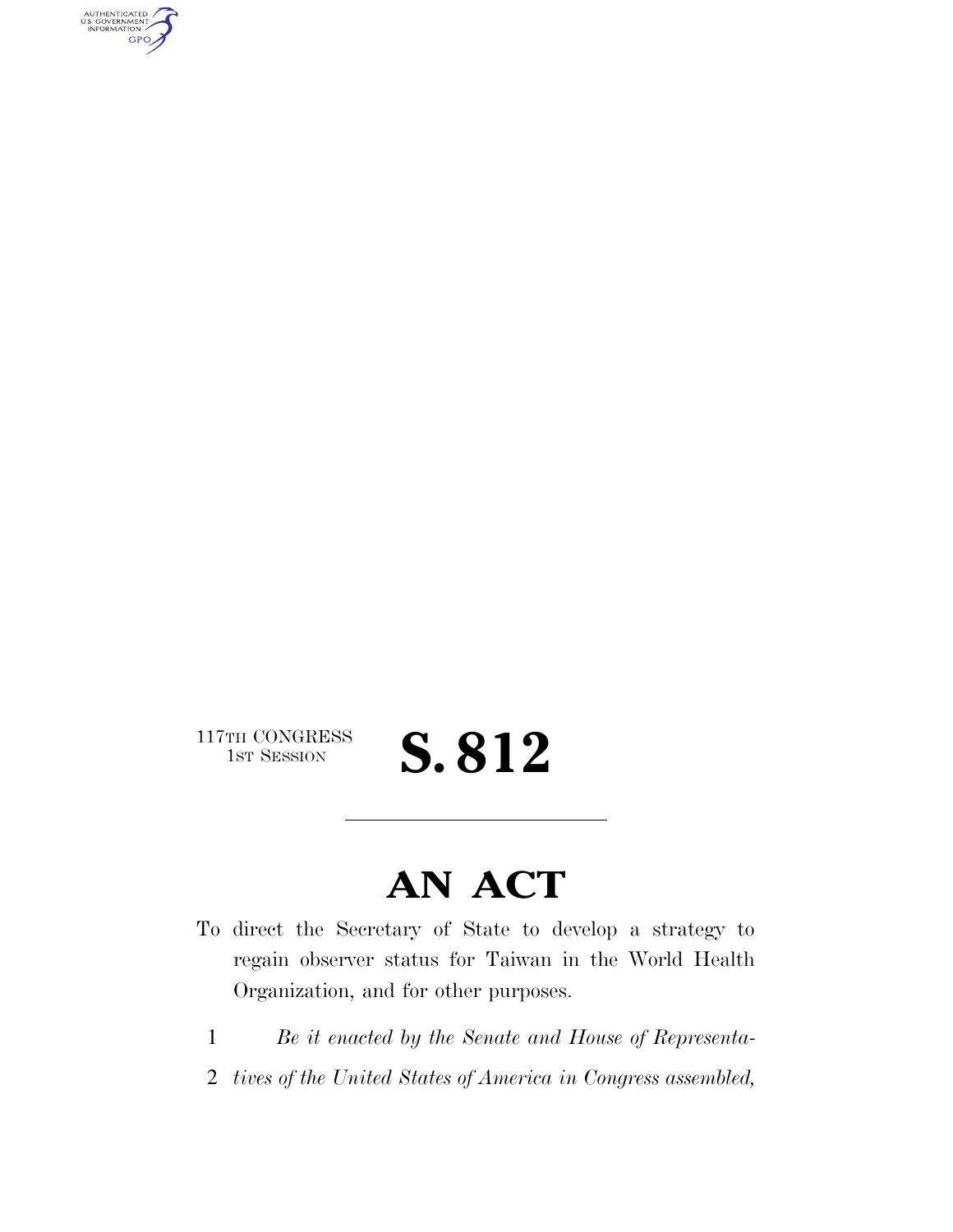## **SECTION 1. PARTICIPATION OF TAIWAN IN THE WORLD**

**HEALTH ORGANIZATION.** 

 (a) FINDINGS.—Congress makes the following find-ings:

 (1) The World Health Organization (WHO) is a specialized agency of the United Nations, charged with coordinating health efforts within the United Nations system. The World Health Assembly (WHA) is the decision-making body of the WHO, which convenes annually in May to set the policies and priorities of the organization. Statehood is not a requirement for attendance at the WHA, and nu- merous observers, including non-members and non- governmental organizations, attended the most re-cent virtual WHA in May 2020.

†**S 812 ES** (2) Taiwan began seeking to participate in the WHO as an observer in 1997. In 2009, with strong support from successive United States Administra- tions, Congress, and like-minded WHO Member States, and during a period of improved Cross-Strait relations, Taiwan received an invitation to attend the WHA as an observer under the name ''Chinese Taipei''. Taiwan received the same invitation each year until 2016, when following the election of Presi- dent Tsai-Ing Wen of the Democratic Progressive Party, Taiwan's engagement in the international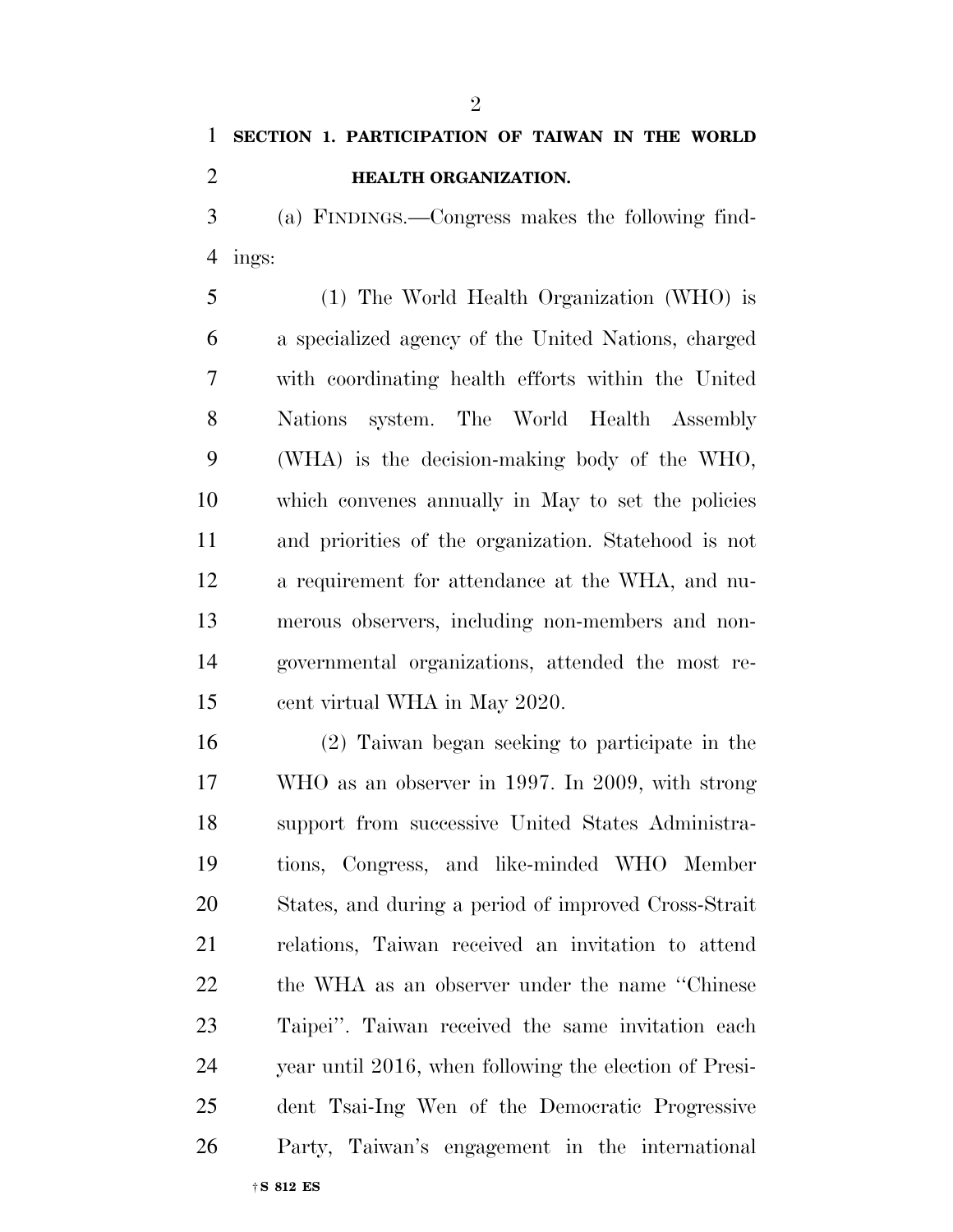community began facing increased resistance from the People's Republic of China (PRC). Taiwan's in- vitation to the 2016 WHA was received late and in- cluded new language conditioning Taiwan's partici- pation on the PRC's ''one China principle''. The WHO did not invite Taiwan to attend the WHA as an observer in 2017, 2018, 2019, or 2020.

 (3) Taiwan remains a model contributor to world health, having provided financial and technical assistance to respond to numerous global health challenges. Taiwan has invested over \$6,000,000,000 in international medical and human- itarian aid efforts impacting over 80 countries since 1996. In 2014, Taiwan responded to the Ebola crisis by donating \$1,000,000 and providing 100,000 sets of personal protective equipment. Through the Glob- al Cooperation and Training Framework, the United States and Taiwan have jointly conducted training programs for experts to combat MERS, Dengue Fever, and Zika. In 2020, after successfully con- taining the spread of the novel coronavirus within its borders while upholding democratic principles, Tai- wan generously donated millions of pieces of per- sonal protective equipment and COVID–19 tests to countries in need. These diseases know no borders,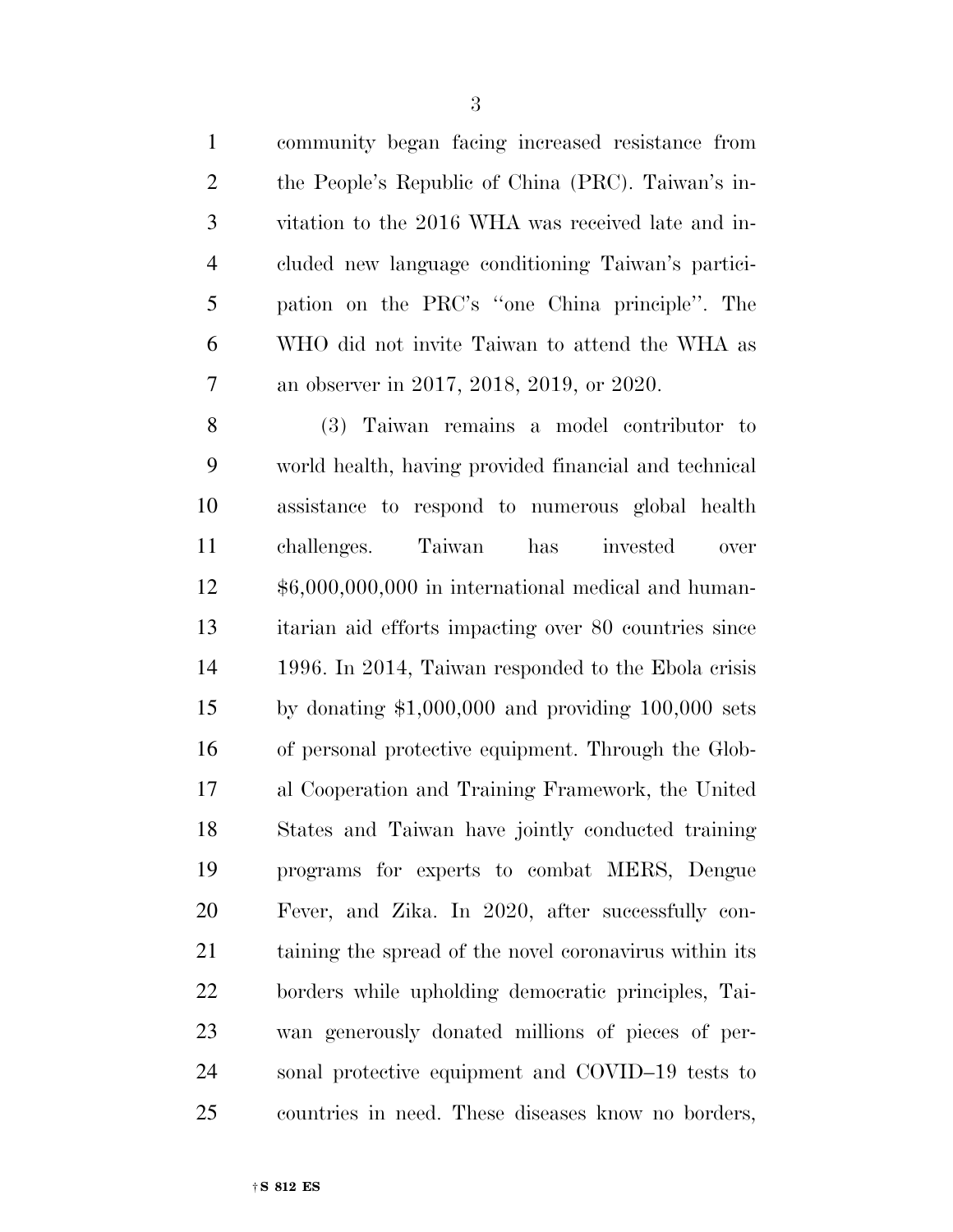and Taiwan's needless exclusion from global health cooperation increases the dangers presented by glob-al pandemics.

 (4) Taiwan's international engagement has faced increased resistance from the PRC. Taiwan was not invited to the 2016 Assembly of the Inter- national Civil Aviation Organization (ICAO), despite participating as a guest at the organization's prior summit in 2013. Taiwan's requests to participate in the General Assembly of the International Criminal Police Organization (INTERPOL) have also been rejected. In May 2017, PRC delegates disrupted a meeting of the Kimberley Process on conflict dia- monds held in Perth, Australia, until delegates from Taiwan were asked to leave. Since 2016, the Demo-16 cratic Republic of São Tomé and Príncipe, the Re- public of Panama, the Dominican Republic, Burkina Faso, the Republic of El Salvador, the Solomon Is- lands, and the Republic of Kiribati have terminated longstanding diplomatic relationships with Taiwan and granted diplomatic recognition to the PRC.

 (5) Congress has established a policy of support for Taiwan's participation in international bodies that address shared transnational challenges, par-ticularly in the WHO. Congress passed H.R. 1794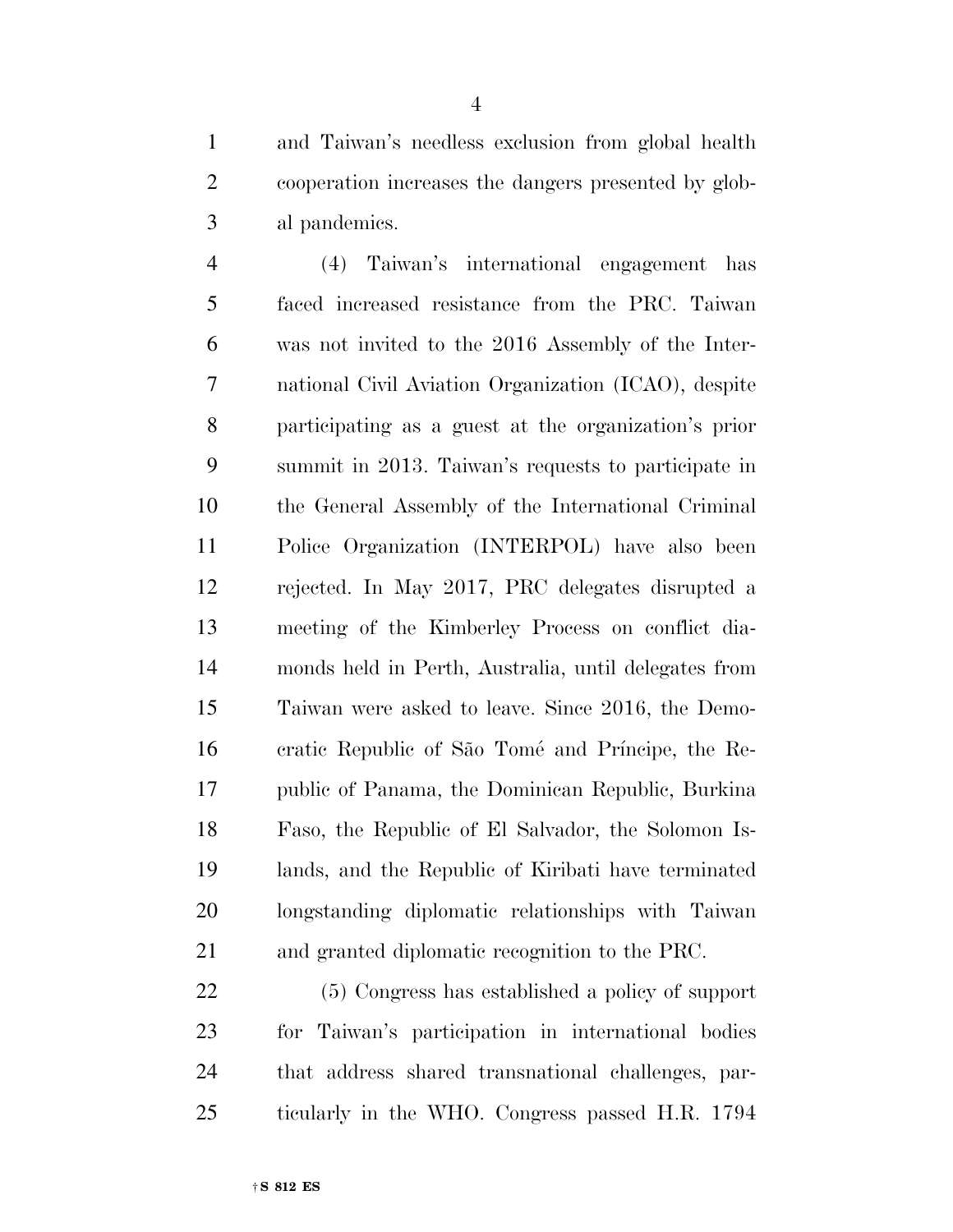in the 106th Congress, H.R. 428 in the 107th Con- gress, and S. 2092 in the 108th Congress to direct the Secretary of State to establish a strategy for, and to report annually to Congress on, efforts to ob- tain observer status for Taiwan at the WHA. Con- gress also passed H.R. 1151 in the 113th Congress, directing the Secretary to report on a strategy to gain observer status for Taiwan at the ICAO Assem- bly, and H.R. 1853 in the 114th Congress, directing the Secretary to report on a strategy to gain ob- server status for Taiwan at the INTERPOL Assem- bly. However, since 2016, Taiwan has not received an invitation to attend any of these events as an ob-server.

 (b) AUGMENTATION OF REPORT CONCERNING THE PARTICIPATION OF TAIWAN IN THE WORLD HEALTH OR-GANIZATION.—

 (1) IN GENERAL.—Subsection (c) of section 1 of the Act entitled, ''To address the participation of Taiwan in the World Health Organization'' (Public Law 108–235; 22 U.S.C. 290 note) is amended by adding at the end the following new paragraph:

 ''(3) An account of the changes and improve- ments the Secretary of State has made to the United States plan to endorse and obtain observer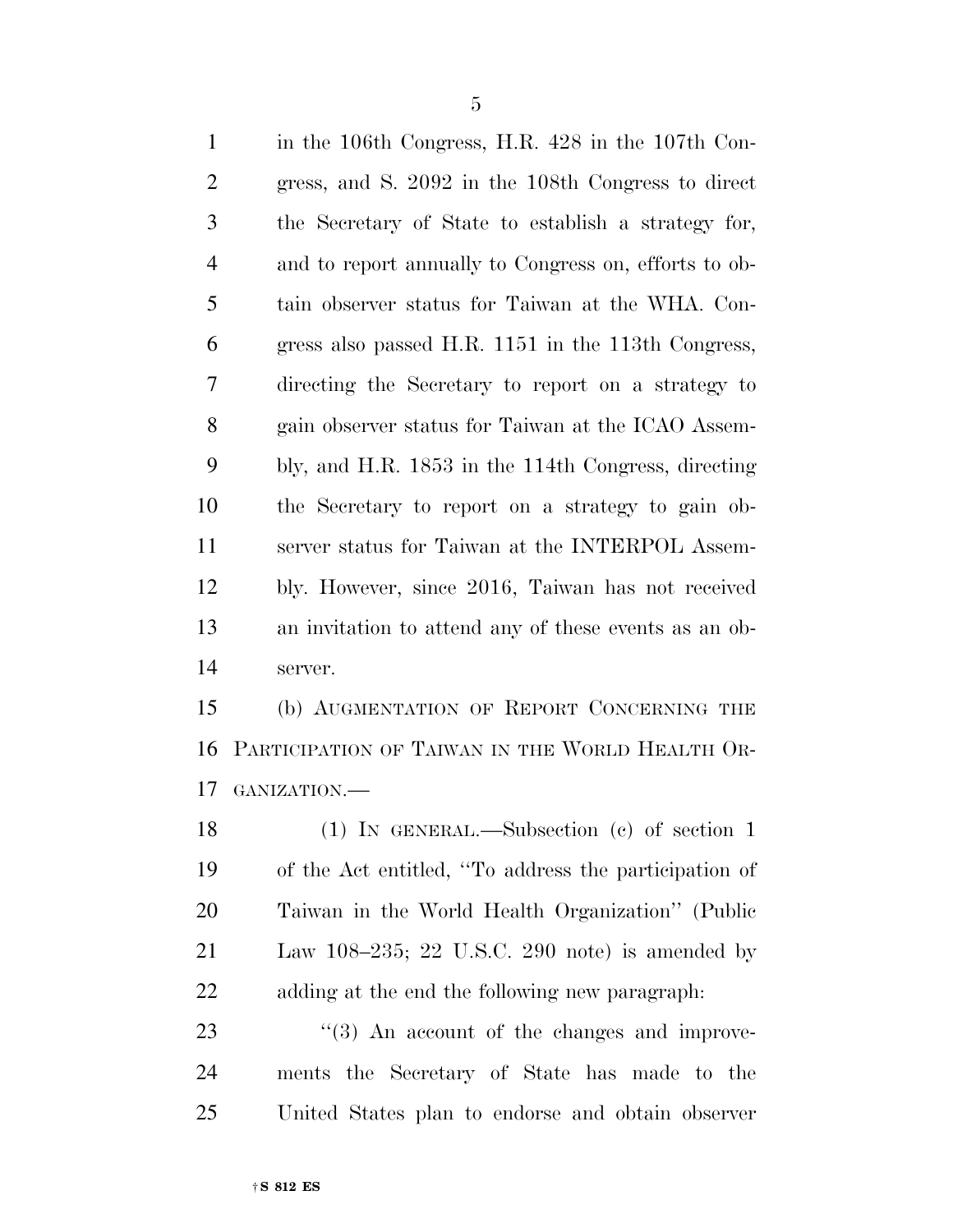status for Taiwan at the World Health Assembly, following any annual meetings of the World Health Assembly at which Taiwan did not obtain observer status.''.

 (2) EFFECTIVE DATE.—The amendment made by paragraph (1) shall take effect and apply begin- ning with the first report required under subsection (c) of section 1 of the Act entitled, ''To address the participation of Taiwan in the World Health Organi- zation'' (Public Law 108–235; 22 U.S.C. 290 note) that is submitted after the date of the enactment of this Act.

Passed the Senate August 6 (legislative day, August 5), 2021.

Attest:

*Secretary.*